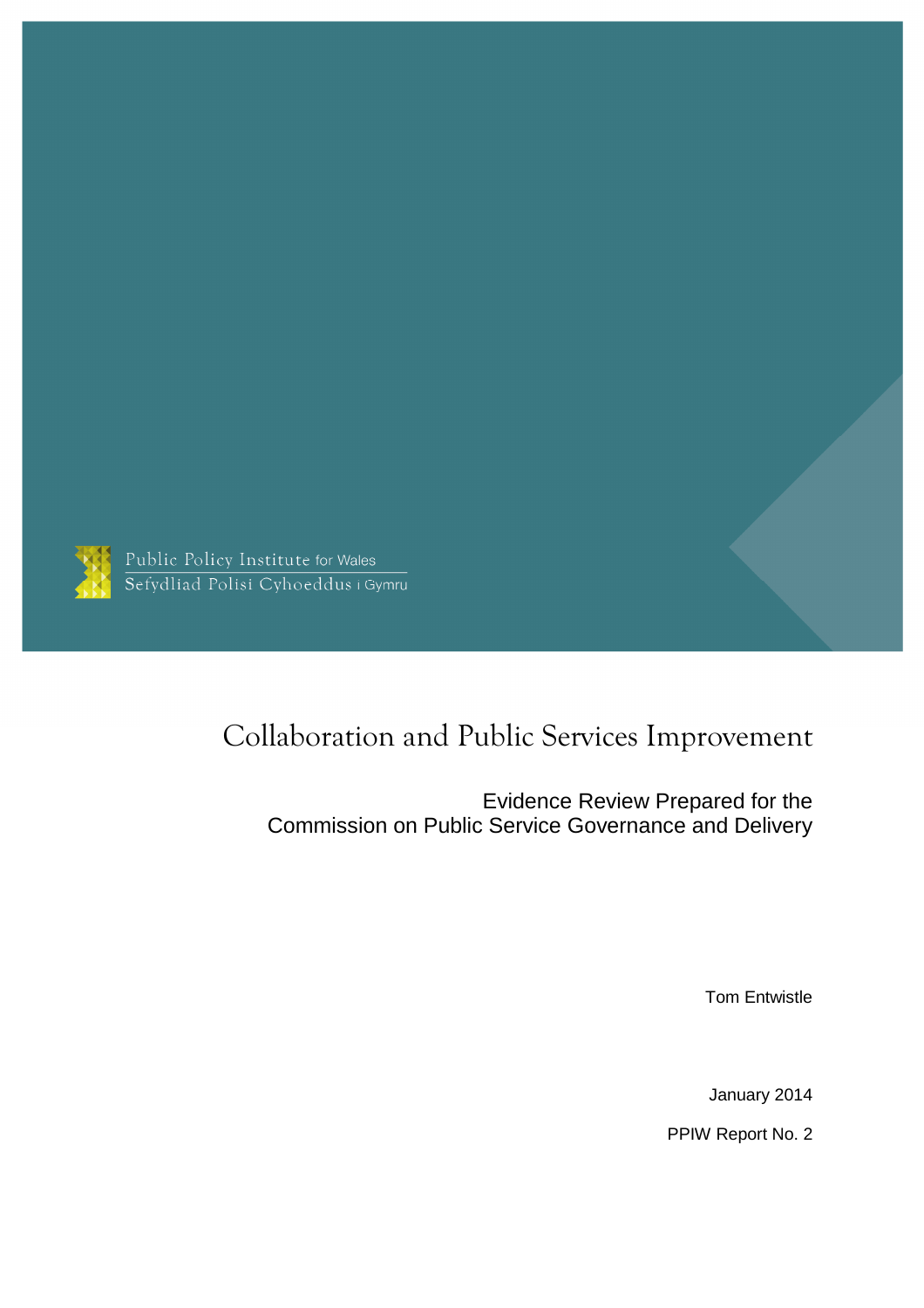# The Public Policy Institute for Wales

The Public Policy Institute for Wales improves policy making and delivery by commissioning and applying independent expert analysis and advice. Funded by the Welsh Government and co-funded by the Economic and Social Research Council, the Institute:

- Works directly with Welsh Ministers, helping them to identify the evidence they need and commissioning policy experts to undertake work on their behalf
- Is part of the What Works network and provides a strong link between the What Works Centres in England and policy makers in Wales
- Is leading a major programme of research on What Works in Tackling Poverty.

This report and the information contained within it are the copyright of the Queen's Printer and Controller of HMSO, and are licensed under the terms of the Open Government Licence [http://www.nationalarchives.gov.uk/doc/open-government-licence/version/2]. The views which experts express do not represent the views of the Institute.

For further information visit our website at ppiw.org.uk

## The Author

Tom Entwistle is Reader in Public Policy and Management in the Centre for Local & Regional Government Research at Cardiff Business School. Contact details: Email: EntwistleT@cardiff.ac.uk, Phone: 02920 875503

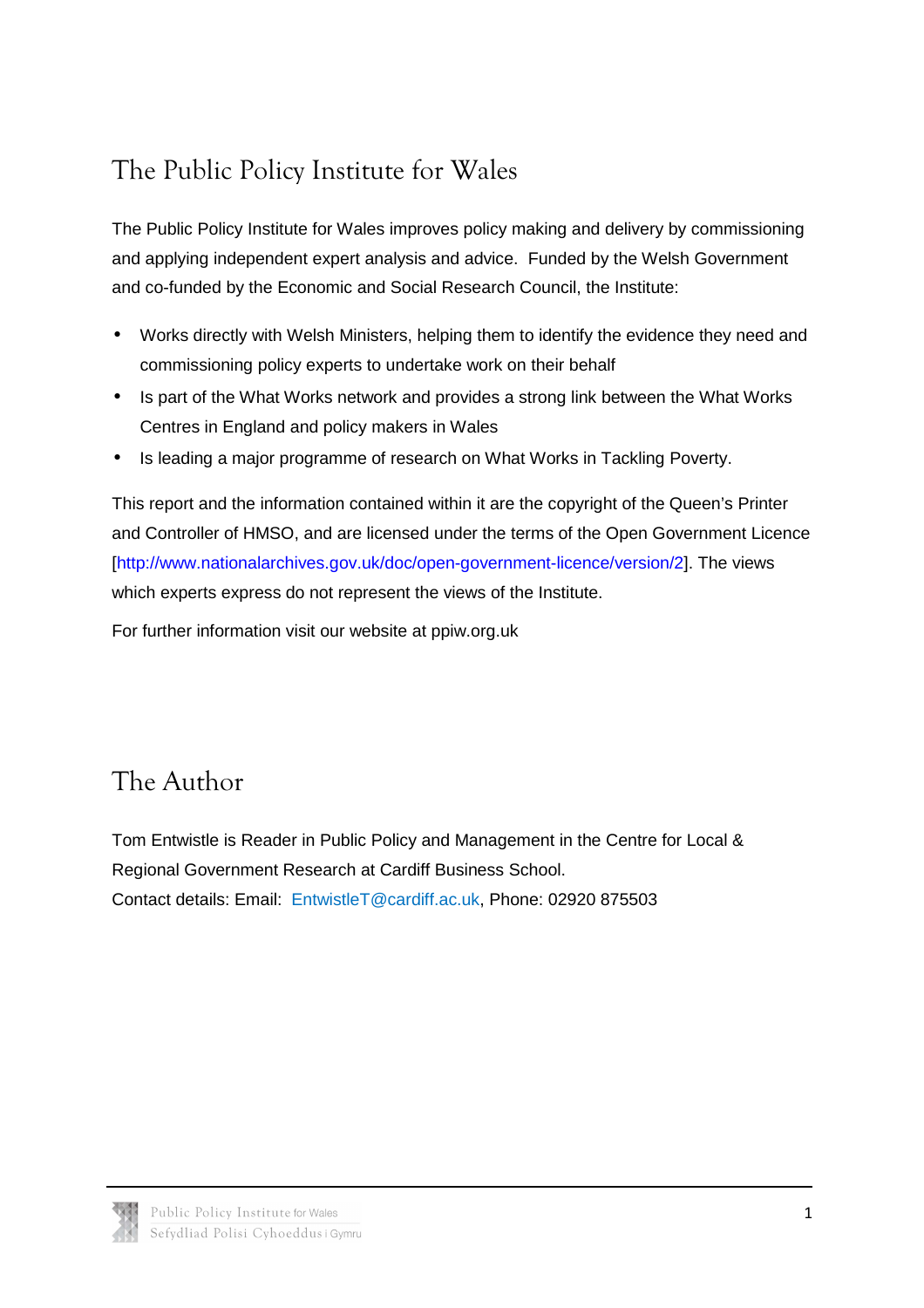### Summary

Governments across the world have adopted collaborative approaches to managing public services in a bid to tackle wicked issues, improve services and contain costs. Collaboration has particular prominence in Wales where it has been at the heart of the Welsh Government's overarching framework for public service reform. Some question, however: if it is right to give collaboration so much emphasis; whether local government has embraced the agenda with sufficient urgency; and if the results justify the investment of time, money and effort involved?

This note focuses on the evidence about three key aspects of collaboration:

- Why collaborate?
- When to collaborate in which services does collaboration offer the greatest gains?
- How to collaborate how can collaboration be managed in order to improve services?

It highlights three key lessons from research evidence. First, aside from informal networking to improve the circulation of knowledge, partnerships offer two main benefits:

- Unlocking economies of scope between different but complementary services (like health and social care)
- Delivering economies of scale between the same services provided by different organisations (like waste disposal in neighbouring authorities).

Second, services dependent on expensive specific assets (physical capital in the case of waste, human capital in education, for example) promise the greatest potential for efficiency savings.

Third, partnerships are most likely to be effective where there is:

- External support from a sponsoring organisation(s)
- Multi-level engagement between partnering organisations
- Formalisation of terms of reporting and accountability
- Active collaborative management.

The evidence suggests that the issue is not whether Welsh local government should work in partnership, but how to encourage effective management and support of priority partnerships. We recommend that in place of a sometimes general and vague

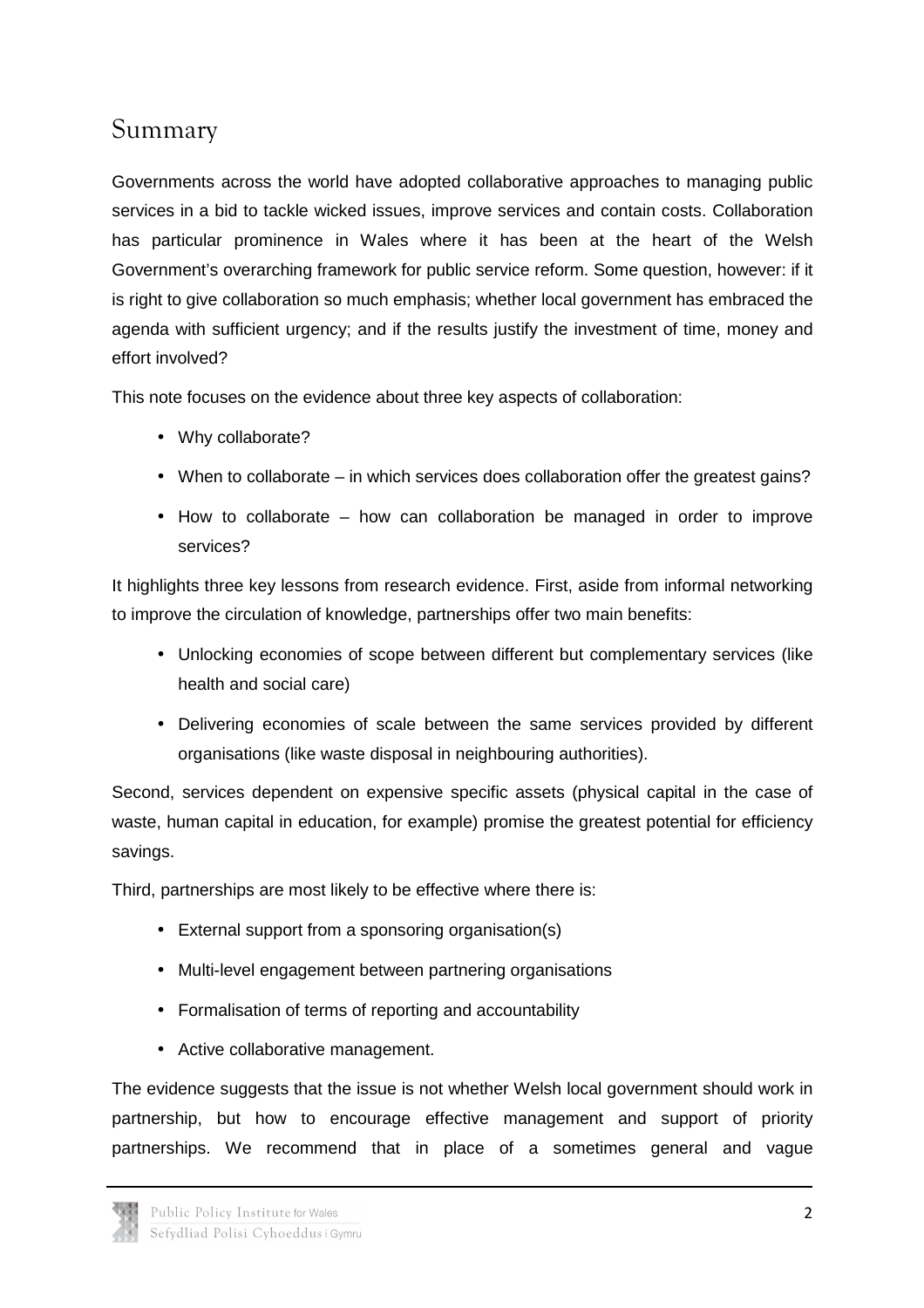encouragement to collaborate in all services, the Welsh Government prioritises the effective leadership and management of partnerships in those areas where it can produce the greatest gains and ensures that it provides the kinds of support which the research shows collaborations require.

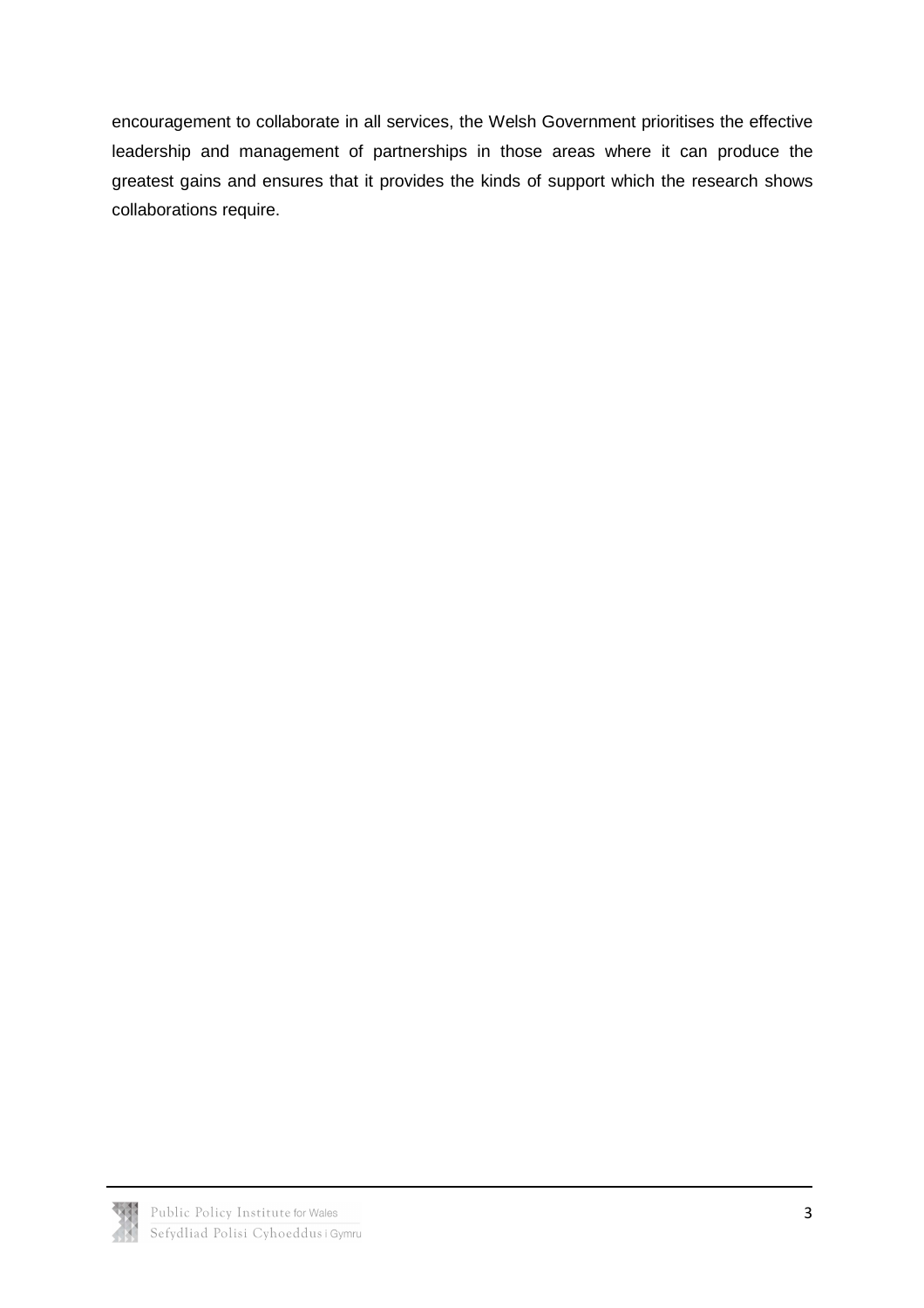## Introduction

This review of the research evidence regarding effective collaboration has been commissioned by the Public Policy Institute for Wales for the Commission on Public Service Governance and Delivery. It addresses three main issues:

- Why encourage collaboration between local authorities?
- Which services are likely to produce the greatest gains through collaboration?
- How can collaborations be best managed to achieve improvement in services?

# Why Collaborate?

Two challenges explain the high profile of the collaboration agenda. The first stems from an increasing recognition that public sector agencies can no longer be treated as 'lonely organisations' (Hjern and Porter, 1981, p.212). Wicked issues – like sustainability and youth unemployment – together with the increasingly important efficiency agenda, make it difficult for organisations operating within narrowly defined jurisdictions to meet the challenges of the twenty first century. Resources need to be combined if public expectations are to be met (Andrews and Entwistle 2013).

The second issue arises from an increasing body of evidence which suggests that the old answer to the resource problem  $-$  of administrative merger into larger organisations  $$ delivers less, and costs more than its advocates suggest. The difficulty, as Dollery and Fleming (2006, p.274) explain, is that because each services has different long run cost curves 'the most efficient level of production will depend on the type of service'. They go on to explain (Dollery and Fleming 2006, p.274) that 'where local government produces a range of different services, each with its own unique production characteristics, no single size of government will be able to produce all services at the minimum possible cost for each service'. A message underlined by a recent review conducted for the Department of Communities and Local Government in England, which found 1294 statutory duties placed on local government (DCLG 2011).

Where it is recognised, as Ling (2002, p.616) puts it, that 'important goals of public policy cannot be delivered through the separate activities of existing organisations' but neither can 'they be delivered by creating a new super agency', the obvious solution is to encourage public agencies to enter into collaborative arrangements of one form or another. These

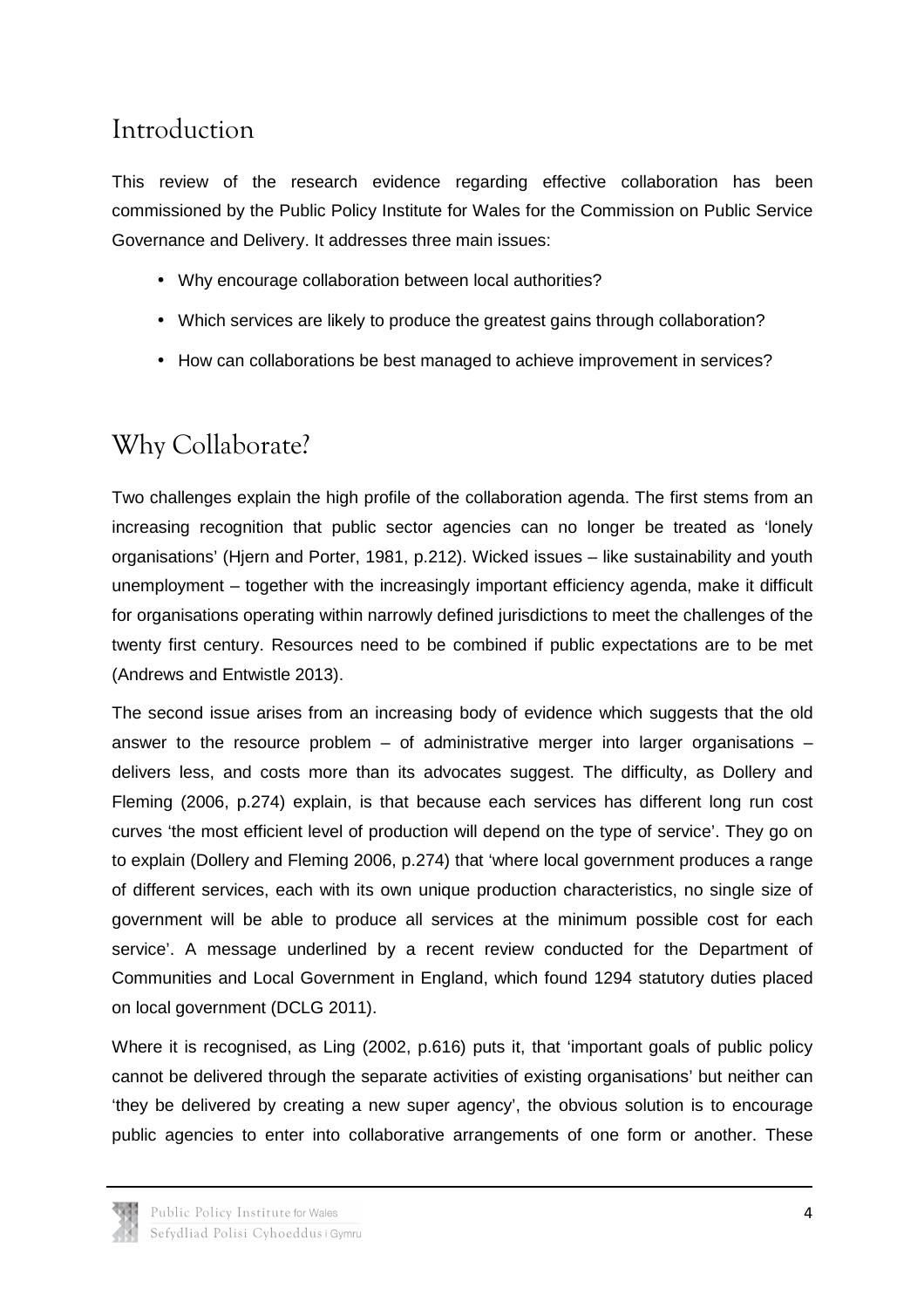partnerships, networks or alliances are then usually focused on one or more of three distinctive objectives:

- First, partnership or network forms of organisation are widely regarded as more conducive to the 'creation and circulation of knowledge' than either hierarchies or markets (Thompson 2003, p.119; Entwistle et al 2007). In such a way, partnerships are used as a way of engaging with, and learning from, different groups and sectors with a view to improving the quality of policies, strategies and decisions.
- Second, collaboration between organisations operating in the same area delivering different but complementary services – such as police, fire and housing – may allow economies of scope (6 2004; Lowndes and Skelcher 1998).
- Third, collaboration between similar public agencies divided by geographical boundaries (Warner 2006) – neighbouring local authorities for example – can increase efficiency through economies of scale (Lowndes and Skelcher 1998; Hardy 2003).

Although it is difficult to evaluate the performance of these often voluntary interorganisational endeavours, an increasingly large body of evidence suggests that partnership works (Provan and Milward 1995; Andrews and Entwistle 2010). More precisely, the adoption of network forms of public service delivery is associated with service improvement of one form or another. The problem as Dollery, Grant and Crase (2011, p.159) put it, is that 'councils often do not form partnerships' when perhaps they should and then sometimes 'dissolve existing partnership arrangements' when perhaps they shouldn't. The issue is not then whether or not governments should use partnership but rather in which services are collaborative approaches likely to be most fruitful and how those collaborations can best be managed.

## When to Collaborate?

The question of when to collaborate – or more specifically which service areas promise the greatest gains from collaborative approaches – is easily answered in theoretical terms. The three rationales for collaboration described above suggest three distinct areas of collaborative activity:

• Firstly, almost all service can benefit from the improved knowledge flows associated with networking activity of one form or another. The case for new networks will however be strongest in those service areas with pressing communication problems. In such a way partnerships bodies have been used particularly – as in

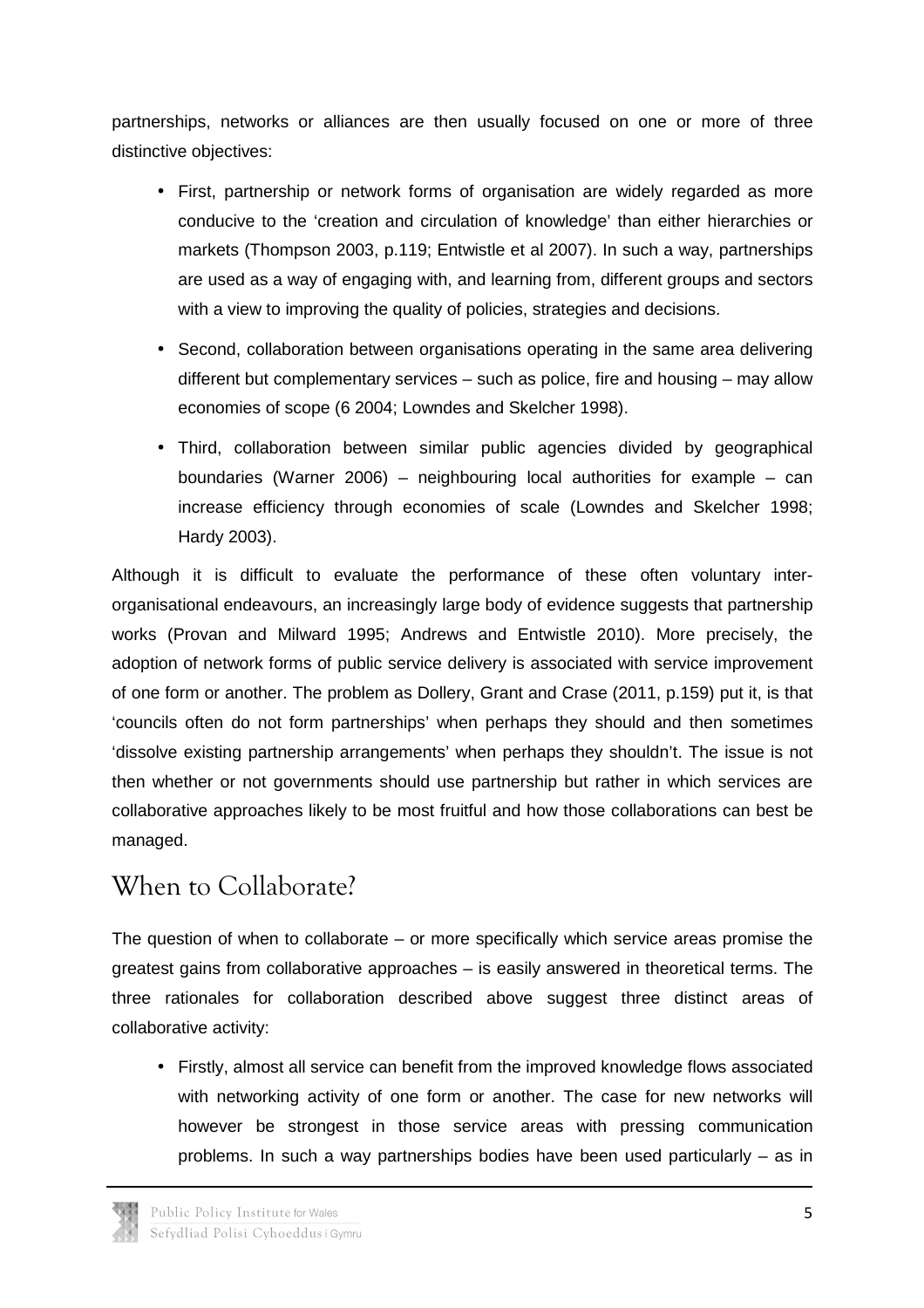the Communities First programme for example – to improve the dialogue between deprived communities and public service providers. Networks structures have also been established with the aim of improving the dissemination of best practice between practitioners and between practitioners and policy makers.

- Second, economies of scope emerge from the combination of different but complementary services. All services need the support of generic back office functions – like HR and payroll – and so service combinations which make better use of these specific assets promise reductions in cost. But the real benefits of scope lie in the complementarities between separate but related service activities. Integration of police, health, social care and education, for example, is now recognised as of fundamental importance to child safeguarding. Some improvements may be easily captured through subtle changes in procedure and communication, others however, may require more extensive forms of integration which challenge distinctions between professional jurisdictions.
- Third, economies of scale are unlocked by the combination of the same or similar services. They are particularly associated with capital intensive services like waste, ICT and transport but any specific asset – like human capital – has the same potential to promise decreasing average costs. The per unit service cost for small organisations to employ specifically trained professionals in law, human resources and procurement, for example, will inevitably be higher than for larger organisations. In such a way, we can add human resource management, legal services and procurement to our list of services likely to benefit from scale based partnerships. A number of services however require specialisation within the function. Good services require not just professional generalists but a range of specialists. A good school improvement service, for example, will include people with expertise in literacy, numeracy, special needs and so forth again suggesting that there is a minimum efficient scale for these types of services.

While this kind of analysis might point to the potential benefits likely to flow from collaborations focused on knowledge, scope and scale, there is no guarantee, of course, that any individual partnership will deliver these benefits. It is to managerial determinants of network effectiveness that we now turn.

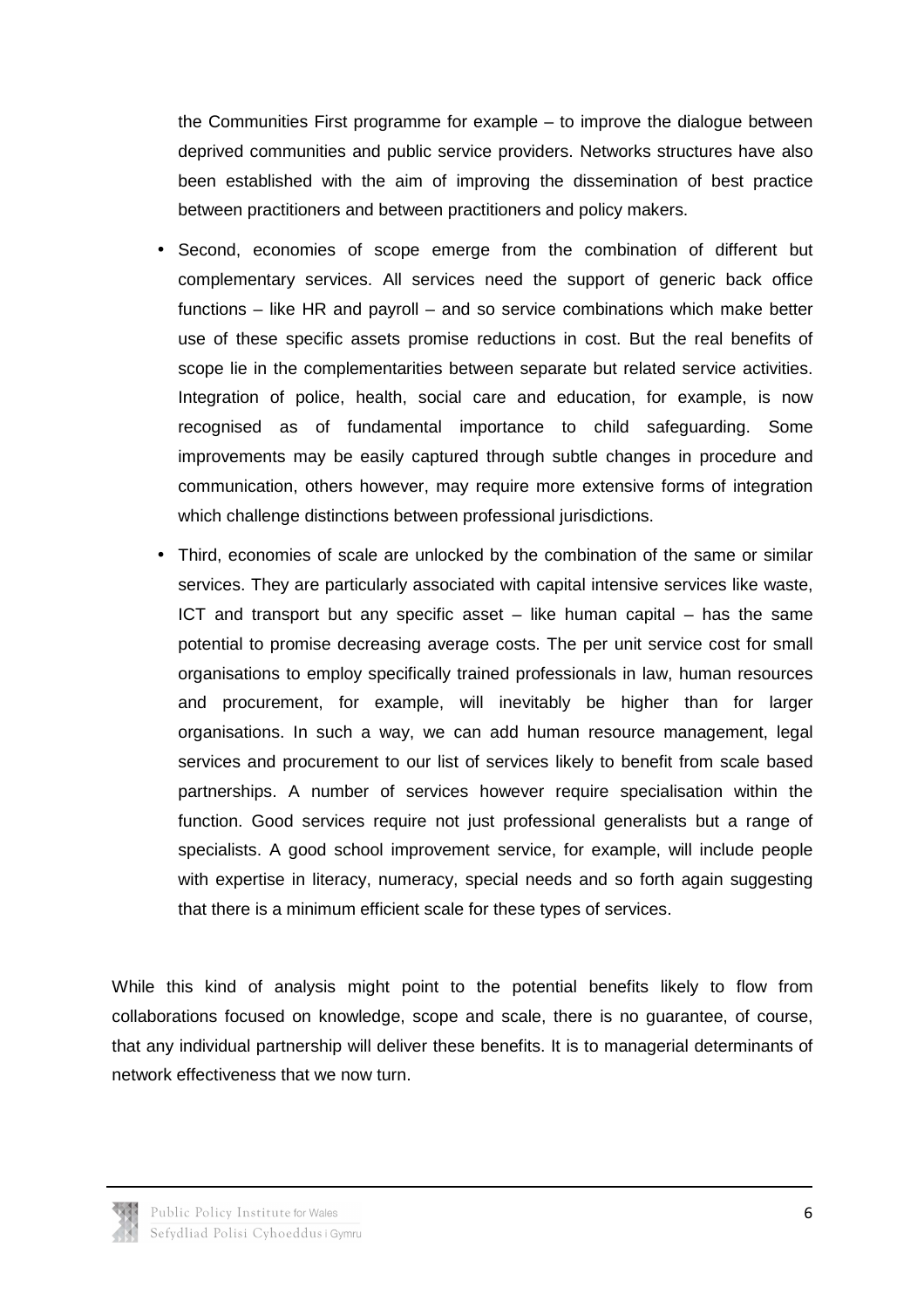# How to Collaborate

The evaluation of collaboration is made difficult by the many different forms of organisation adopted in its name. Vague references to partnership or network forms of organisation beg the question of how these things are actually organised. Keast et al (2007, p.12) describe a continuum of collaborative activity ranging from cooperation – based on limited connection and low intensity on the one hand – to fully fledged collaboration on the other.

### **Figure 1: Integration continuum**



Commentators looking specifically at the shared service agenda echo these distinctions in their identification of different forms of collaborative governance. Developing the categories suggested by Tomkinson (2007), we can distinguish between four different models:

- The network model emphasises as Dollery et al (2011, p. 158) put it 'ad hoc resource sharing between groups of councils' on a very informal basis. Relatively loose network type arrangements are consistent with the information sharing and process adjustment Keast et al (2007) describe as cooperation. It has been recognised for some time that much information exchange can be achieved through the 'weak ties' of relatively peripheral participation.
- The 'lead council model' incorporates a more formal structure in which a lead authority agrees to deliver a particular service. Not normally requiring elaborate forms of governance, lead council models can be organised as quasi-contractual arrangements defined in service level agreements.
- Tomkinson's 'corporatist model' involves two or more councils forming a joint arrangement to deliver a specific service or services in which the costs and benefits

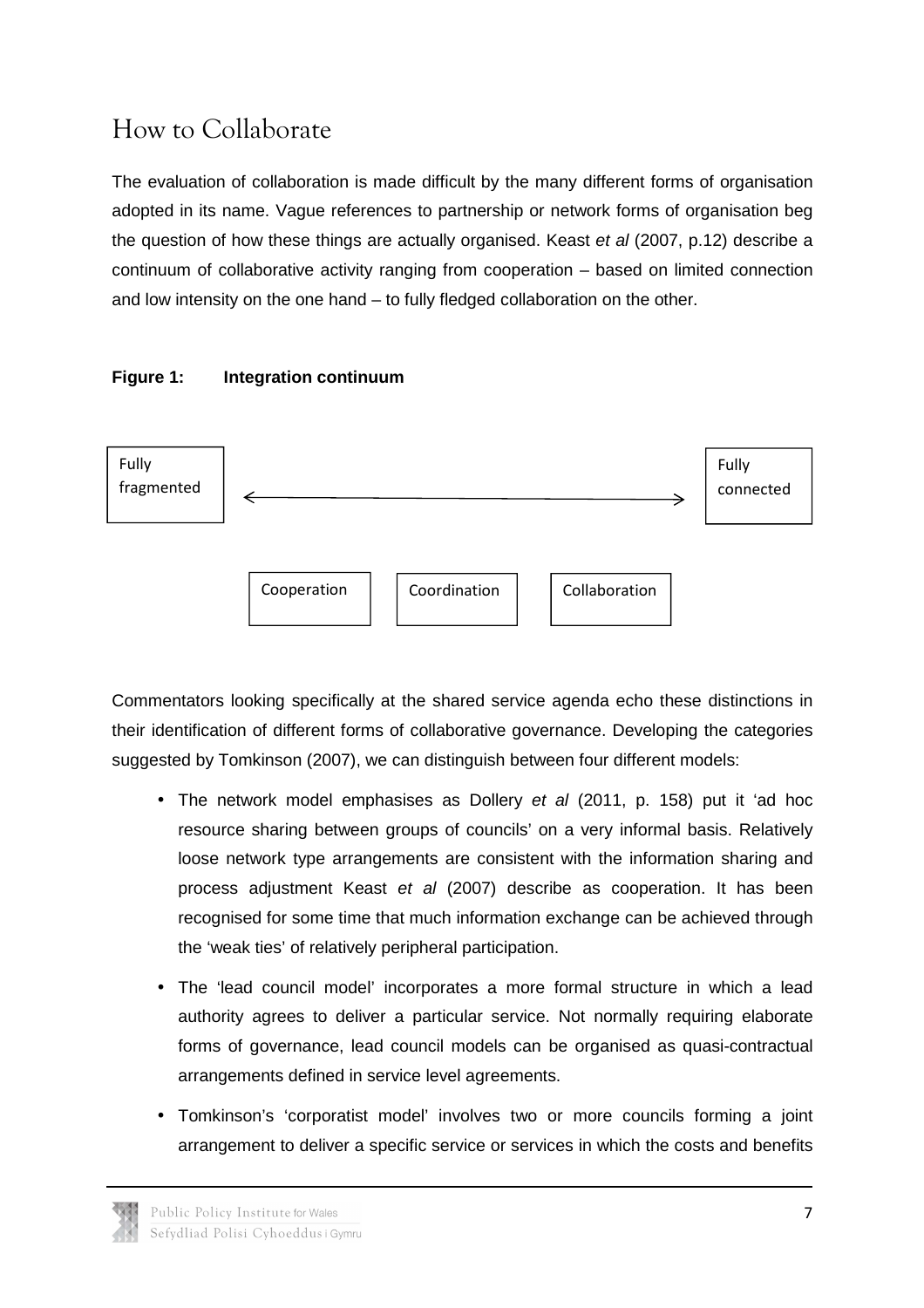are borne by all partner councils. This implies establishing a joint governing body – a joint board or committee – between member councils with associated arrangements for accountability and oversight.

• The 'supra-corporate model', described by Tomkinson, involves two or more councils establishing a special purpose vehicle – a limited company or trust of some form – to deliver a specified service. The model gives the service provider greater autonomy (with all the attendant benefits) at the price of reduced control and accountability for the member authorities.

In truth, of course, these forms of collaboration are likely to need very different forms of management. The ingredients which make for successful collaboration in a professional network focused on the dissemination of best practice are unlikely to be the same as those required for the formalised governance processes of a special purpose vehicle. Although the literature is not sufficiently advanced to allow fine grained analysis of this sort, there is an emerging consensus on what might be regarded as the generic ingredients of network effectiveness. Three recent reviews (Provan and Lemaire 2012; Turrini et al 2010; Entwistle 2010), point to a set of variables which seem to be positively associated with network performance.

#### **External Support**

One of the advantages of relatively informal of networks is that they promise flexibility and adaptability. It is increasingly recognised, however, that networks need to be stable at their core. Provan and Lemaire (2012, p.646) explain that: 'Significant disruptions in the pattern of relationships among the core organizations are especially difficult to overcome'. Dependent on the personal chemistry of individual interactions, partnerships will not necessarily emerge in the right places to do the right things and even if they do they won't necessarily last as long as we would like. Network creation will then sometimes need to be prompted, fostered and supported (Provan and Lemaire 2012, p.641-642). Accordingly, the literature finds that partnerships benefit from an external sponsor to provide 'stability and legitimacy'. Support may take the form of technical assistance, grants or performance management. Direct mechanisms of control are positively correlated with improved performance (Provan and Milward 1995; Turrini 2010).

### **Network Integration**

Integration refers to the interactions between member organisations. Provan and Lemaire (2012, p.643) explain that when contacts between organisations 'are built around a single representative in an organisation, they may be tenuous.' A multiplicity of ties however will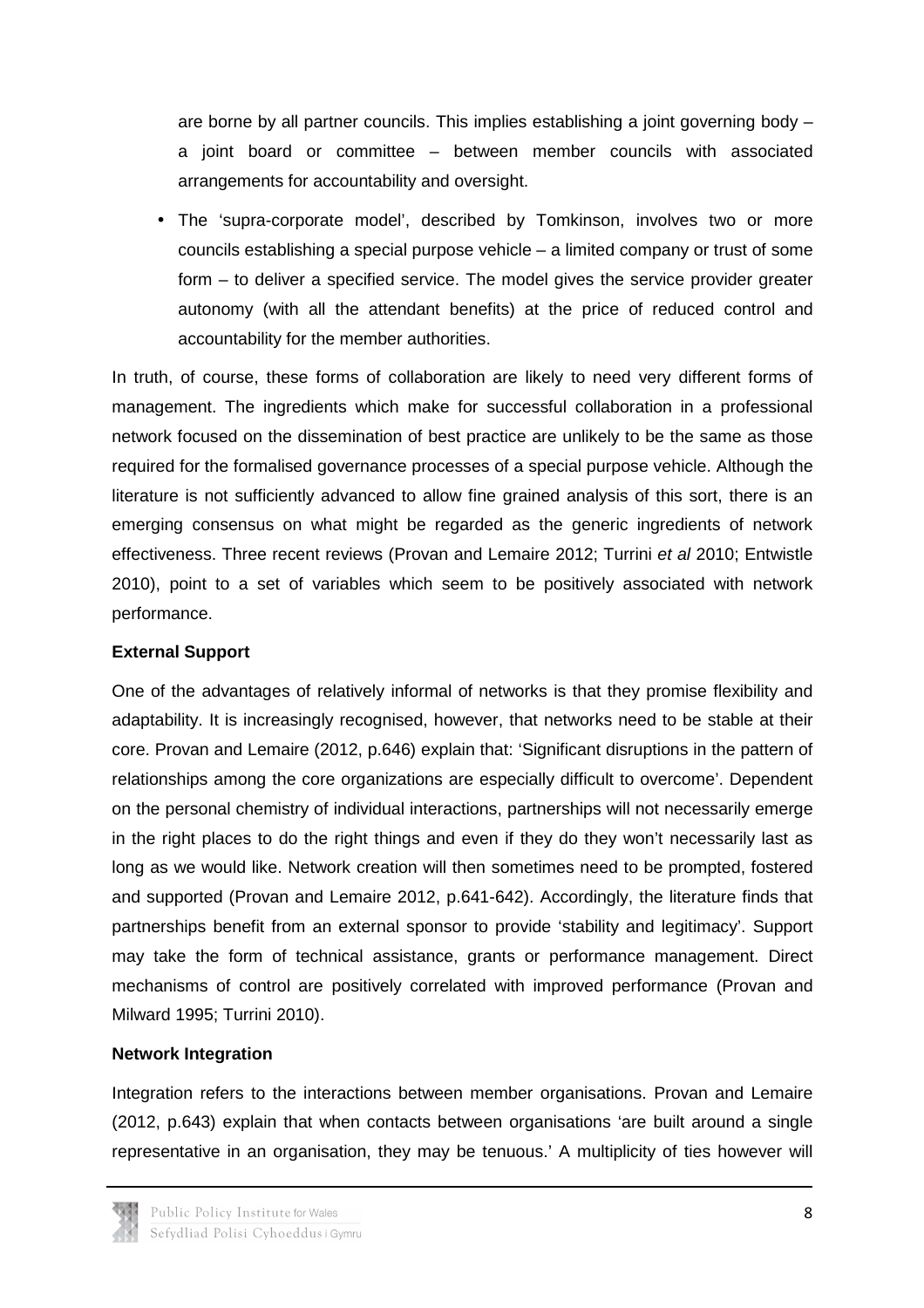prove 'stronger and more intensive' (Provan and Lemaire 2012, p.642). Overall network effectiveness can be significantly enhanced when networks goals and interests are understood and accepted through meaningful involvement by multiple members of organizations in the network. Internal legitimacy – requiring the 'building of trust based relationships' (Provan and Lemaire 2012, p.645) – is especially important in mandated network arrangements which lack a history of inter-organisational knowledge and trust. Integration should not however be pursued as an end in itself, rather, Provan and Lemaire (2012, p.644) call for selective integration in which 'those organizations that need to work closely together do so, while others do not.'

#### **Formalisation and Accountability**

Formalisation refers to the rules of the network or partnership: the extent to which the processes of collaboration are codified through established procedures or written documents. Formalisation can extend to the organisation of meetings, agendas, minutes, service level agreements, strategies and performance management. When actors and other stakeholders are aware of about 'the availability of information about decision-making moments', formalisation improves accountability which in turn, according to Turrini et al (2010, p.542), 'influences the commitment of member organisations' to the benefit of quality of output and the sustainability of the network.

#### **Network Management**

Finally, networks need to be managed! They need as Provan and Lemaire (2012, p.644) put it a 'network facilitator, intermediary, hub firm or weaver'. While there are debates about whether managing between organisations is different to managing within them, there is a reasonable consensus on the activities which are positively associated with performance. Commentators use different terms – Turrini et al (2010) describe the tasks as networking, buffering and steering; Huxham and Vangen talk in terms of embracing, empowering and mobilizing; McGuire (2002) prefers: activation, framing, mobilising and synthesizing – but all, in essence, describe very similar managerial activities. Klijn et al (2010, p.1069) find that exploring and connecting strategies are the most important. Exploring involves clarifying the 'goals and perceptions of actors'. Connecting involves the network manager identifying 'the actors required for an initiative' and then persuading them to invest their resources. Like Vangen and Huxham's (2003, pp.69-70) diagnosis of the need for 'collaborative thuggery' to deal with members of the partnership 'who are not on board', 'ill informed', or 'cannot mutually communicate', Klijn et al talk of a need for managers to 'deactivate' actors whose contributions have become counterproductive. Klijn et al (2010 p.1077) conclude that 'management matters far more than organization'.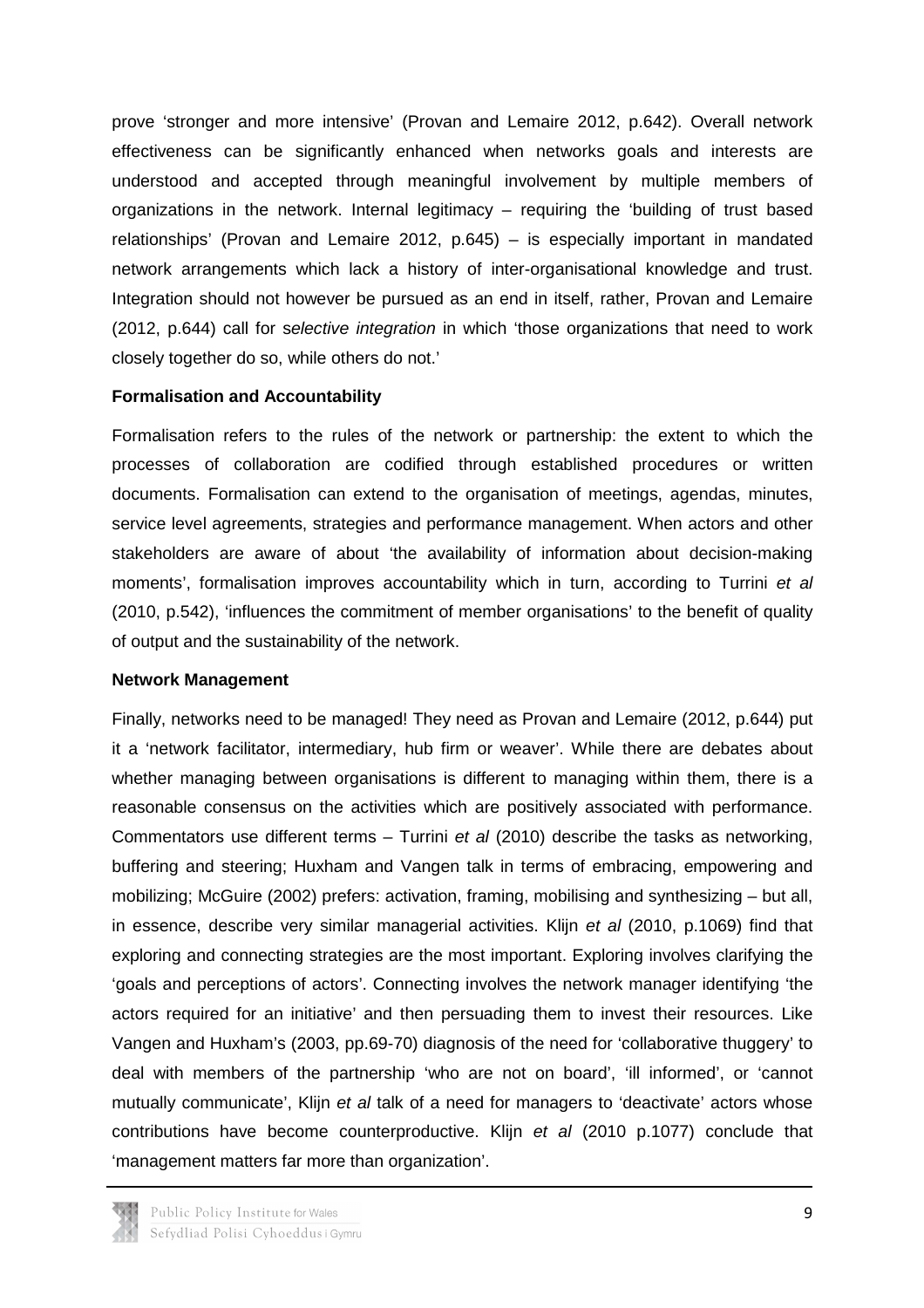## Conclusion

Some commentators question the performance benefits of collaboration. Dickinson and Sullivan (2013, p.3) claim that the evidence of performance improvement 'remains uncertain at best', Huxham and Vangen (2004, p.200) say 'don't do it unless you have to'. Without a more thorough evaluation of the quality of different studies it would be inappropriate to make an authoritative statement about the balance of existing work. However, the few studies that have sought to evaluate outcomes in a rigorous manner suggest that the evidence might tip more in favour of performance improvement than against it.

In truth, however, the balance of evidence is of less significance than it might first appear. Governments are faced by pressing social problems, diminishing resources and exponentially expanding complexity. It is increasingly self-evident that no single organisation can be expected to solve these problems acting alone. At the same time, it is impossible to conceive of an organisational re-design that would negate the need for cross boundary working. The problems facing contemporary societies cannot be resolved through improved hierarchical processes or free market competition. In the absence of alternative solutions to the challenges facing us, some form of partnership working – both between local authorities and with a range of other agencies – appears to be the only game in town. Partnership working is then both an inevitable and desirable fact of contemporary public management.

The issue is not whether Welsh local government should work in partnership, but how effective is the management of those partnerships. While we do not, at this stage, have the evidence to say definitively which sorts of collaborations and which styles of management work best in each different context, there is an increasingly consistent account of the kinds of variables which are associated with network effectiveness. While taking those variables into account will not banish all of the many problems of partnership and guarantee the good performance of all collaborations, it will at least rule out some of the most frequently cited sources of what Huxham and Vangen (2004) call 'collaborative inertia'. In place of sometimes a general and vague encouragement to collaborate, the Welsh Government might prioritise the good management and support of what it takes to be most important collaborations.

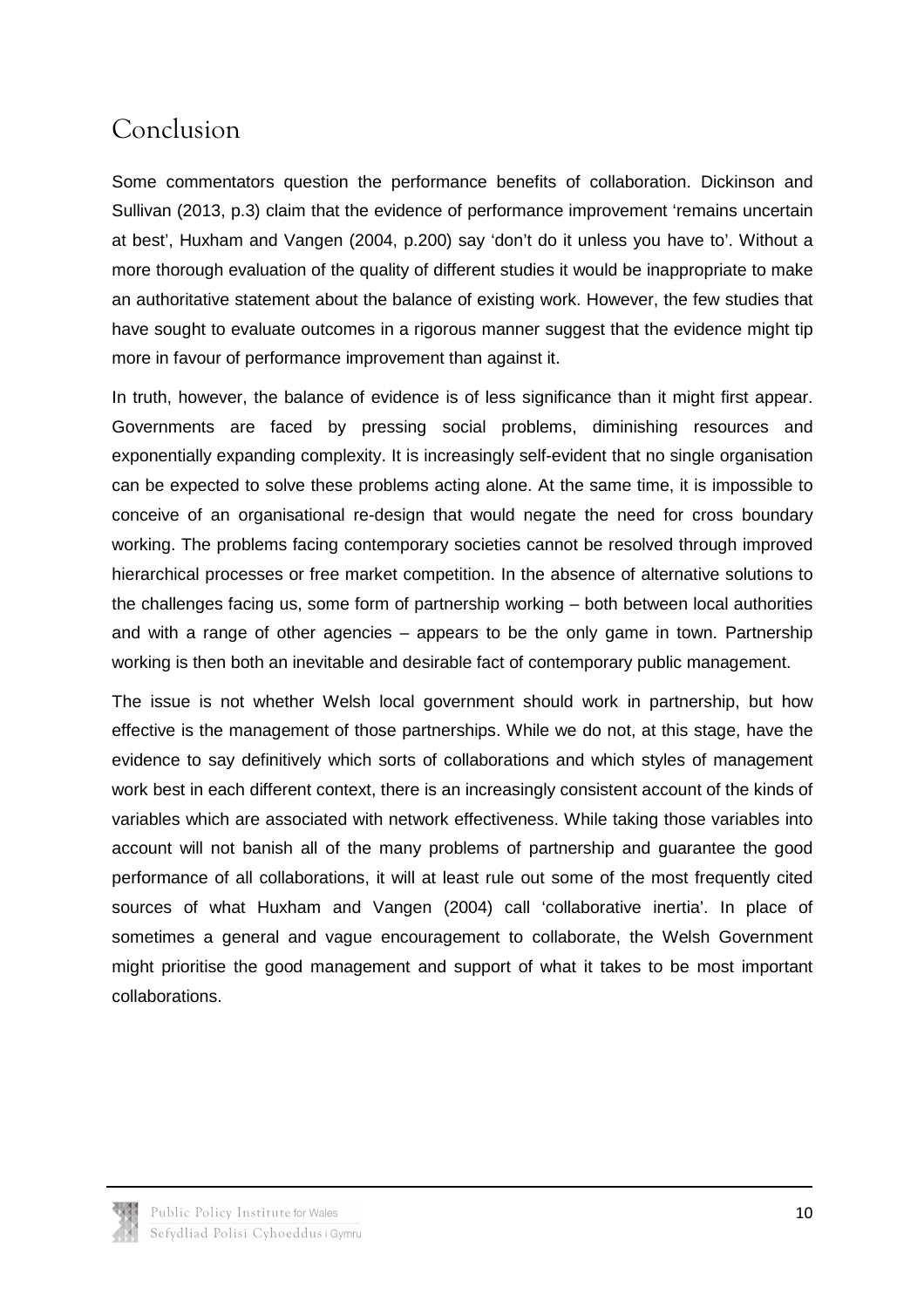### References

- 6, P. (2004) 'Joined Up Government in the Western World in Comparative Perspective: A Preliminary Literature Review and Exploration', Journal of Public Administration Research and Theory 14(1): 103-38.
- Andrews, R. and Entwistle, T. (2010) 'Does Cross-Sectoral Partnership Deliver? An Empirical Exploration of Public Service Effectiveness, Efficiency and Equity', Journal of Public Administration Research and Theory, 20(3): 679-701.
- Andrews, R. and Entwistle, T. (2013) Public Service Efficiency: Reframing the Debate, London: Routledge.
- Department for Communities and Local Government (2011) Summary of the Review of Statutory Duties Placed on Local Government, London: DCLG.
- Dickinson, H. and Sullivan, H. (2013) 'Towards a general theory of collaborative performance', Public Administration, forthcoming.
- Dollery, B., Fiorillo, F. and Burton, T. (2012) 'Running the Big Smoke', Australian Journal of Regional Studies, 18(2): 232-256.
- Dollery, B. and Fleming, E. (2006) 'A Conceptual Note on Scale Economies, Size Economies and Scope Economies in Australian Local Government', Urban Policy and Research, 24(2): 271-282.
- Dollery, B., Grant, B. and Crase, L. (2011) 'Love thy Neighbour: A social Capital Approach to Local Government Partnerships', Australian Journal of Public Administration, 70(2): 156- 166.
- Entwistle, T. (2006) 'The Distinctiveness of the Welsh Partnership Agenda', International Journal of Public Sector Management, 19(3): 228-237.
- Entwistle, T., Bristow, G., Hines, F., Donaldson, S. and Martin, S (2007) 'The Dysfunctions of Markets, Hierarchies and Networks in the Meta-Governance of Partnership', Urban Studies, 44(1): 63-79.
- Entwistle, T. (2010) 'Collaboration', in Ashworth, R., Boyne, G. and Entwistle, T. (Eds.) Public Service Improvement: Theories and Evidence, Oxford: Oxford University Press, pp.162-183.